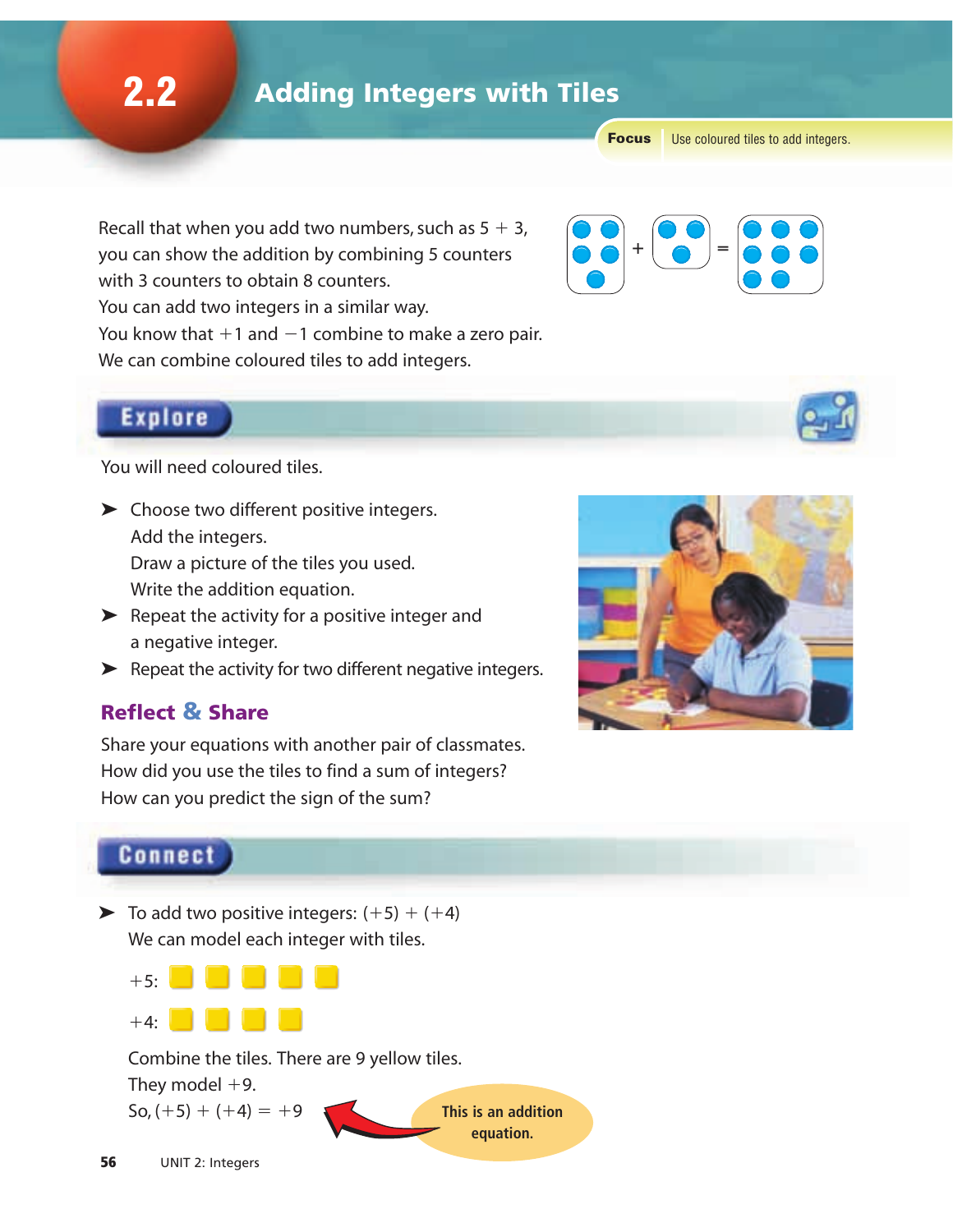$\blacktriangleright$  To add a negative integer

and a positive integer:  $(-6) + (+9)$ 

We can model each integer with tiles. Circle zero pairs.



There are 6 zero pairs. There are 3 yellow tiles left. They model  $+3$ . So,  $(-6) + (+9) = +3$ 

 $\triangleright$  To add two negative integers:  $(-3) + (-7)$ We can model each integer with tiles.



Combine the tiles. There are 10 red tiles. They model  $-10$ .  $\text{So}, (-3) + (-7) = -10$ 

## Example

The temperature rises 5°C, then falls 8°C.

**a)** Represent the above sentence with integers. **b)** Find the overall change in temperature.

## A Solution

- **a)**  $+5$  represents a rise of  $5^{\circ}$ C.
	- $-8$  represents a fall of 8°C.
	- Using integers, the sentence is:  $(+5) + (-8)$
- **b)** Model each integer with tiles.
	- Circle zero pairs.

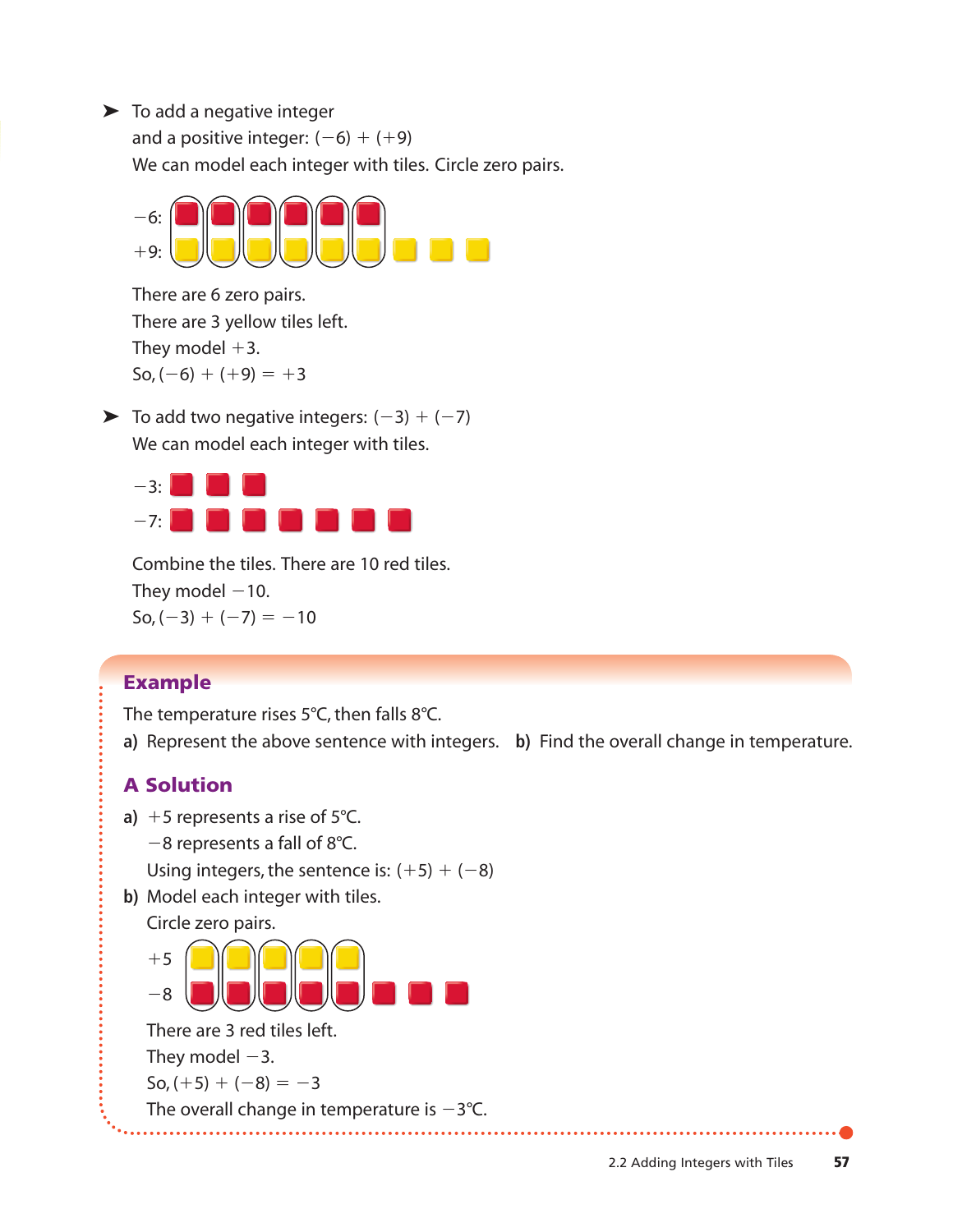# **Practice**

Use coloured tiles.

1. What sum does each set of tiles model? Write the addition equation.



- 2. What sum does each set of tiles model? How do you know you are correct?
	- **a)** 3 yellow tiles and 2 red tiles
	- **b)** 3 yellow tiles and 4 red tiles
	- **c)** 2 red tiles and 2 yellow tiles
- 3. Use coloured tiles to represent each sum. Find each sum. Sketch the tiles you used. What do you notice?

**a)**  $(+2) + (-2)$  **b)**  $(-4) + (+4)$  **c)**  $(+5) + (-5)$ 

4. Add. Sketch coloured tiles to show how you did it.

| a) $(+2) + (+3)$ | <b>b</b> ) $(-3) + (+4)$ | c) $(-4) + (-1)$ |
|------------------|--------------------------|------------------|
| d) $(+1) + (-1)$ | e) $(-3) + (-4)$         | f) $(+5) + (-2)$ |

**5.** Add. Write the addition equations.

| a) $(+4) + (+3)$ | <b>b</b> ) $(-7) + (+5)$ | c) $(-4) + (-5)$  |
|------------------|--------------------------|-------------------|
| d) $(+8) + (-1)$ | e) $(-10) + (-6)$        | f) $(+4) + (-13)$ |

- **6.** Represent each sentence with integers, then find each sum.
	- **a)** The temperature drops 3°C and rises 4°C.
	- **b)** Marie earned \$5 and spent \$3.
	- **c)** A stock rises 15¢, then falls 7¢.
	- **d)** Jerome moves his game piece 3 squares backward, then 8 squares forward.
	- **e)** Duma deposits \$12, then withdraws \$5.